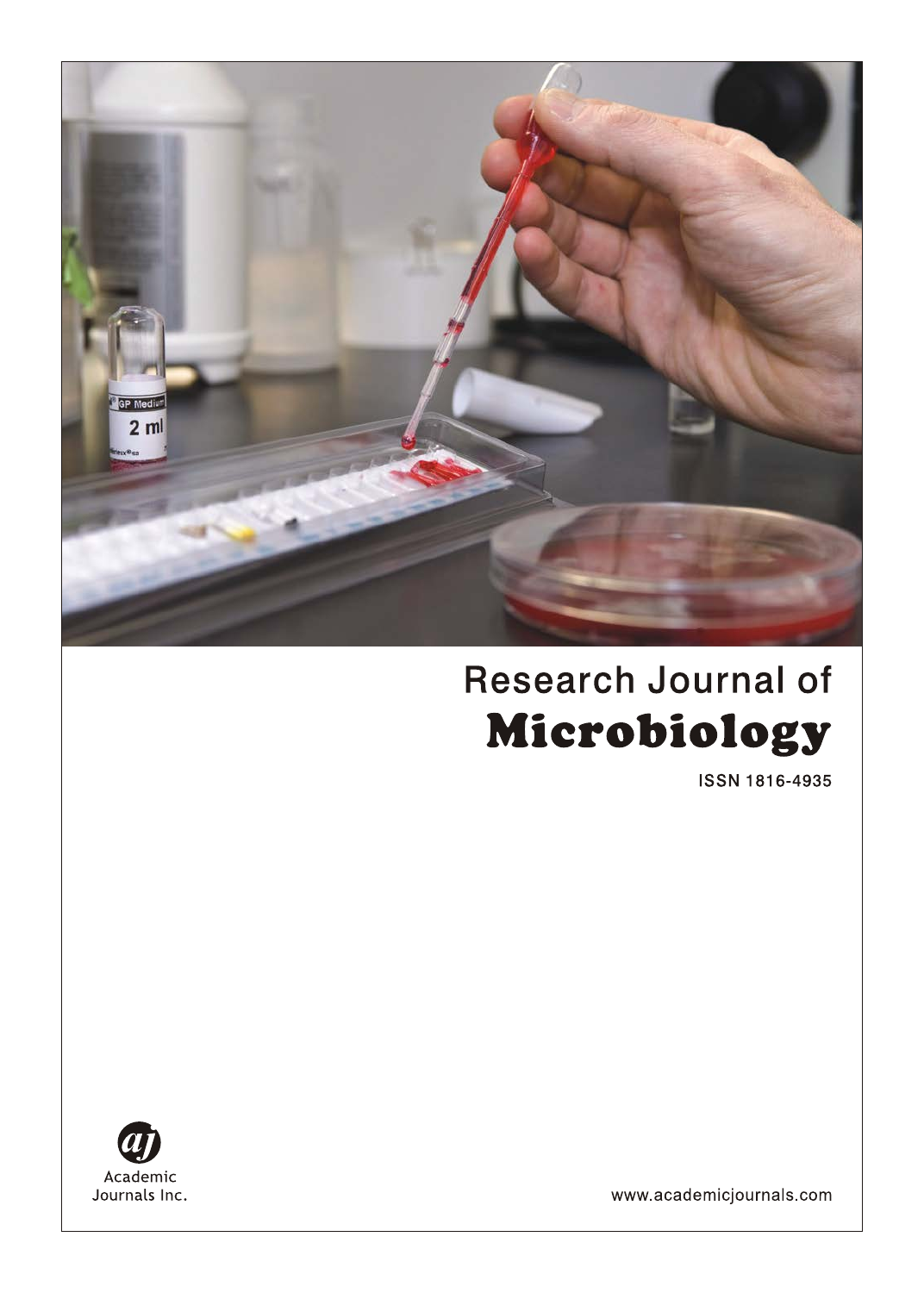# **OPEN ACCESS Research Journal of Microbiology**

ISSN 1816-4935 DOI: 10.3[923/jm.2016.80.92](http://crossmark.crossref.org/dialog/?doi=10.3923/jm.2016.80.92&domain=pdf&date_stamp=2016-02-15)



# **Research Article Bacteriological Monitoring for the Northern Khors of Lake Nasser, Egypt**

 $^1$ Sayeda M. Ali,  $^2$ Amal A. Othman and  $^3$ Mohammed T. Abbas

1 Laboratory of Microbiology, National Institute of Oceanography and Fisheries, Aswan Research Station, Egypt 2 Laboratory of Microbiology, El-Qanater Research Station, National Institute of Oceanography and Fisheries, Egypt 3 Department of Microbiology, Faculty of Agriculture and Natural Resources, Aswan University, Egypt

# Abstract

Lake Nasser and its khors are important source of fresh water and freshwater fish in Egypt, therefore, the water management and quality control should be carefully considered to avoid any defectiveness at an appropriate time. Thus, this study was planned to evaluate microbial loads for water (surface and bottom water layers), sediments and plants in Northern khors of Lake Nasser (El-Ramla, Kalabsha, Wadi Abyad and Rahma) during two seasons, winter and spring, 2015. The physicochemical and bacteriological analyses indicated that, Among khors, El-Ramla khor (the nearest one to the high dam, Aswan city and then increased the activity of fishing) recorded the highest total dissolved solids as well as total and faecal coliform bacteria (means of 174.3 mg L $^{-1}$ , 312 and 45 MPN/100 mL, respectively). Winter season recorded higher microbial loads. In addition, bacteriological analyses for sediment and plant samples showed that, total diazotrophs were found in high numbers reaching >1.9×10° CFU g $^{-1}$  sediment and 7.7×10<sup>7</sup> CFU g $^{-1}$  plant compared to total bacteria which reached >3.2×10° CFU g<sup>-1</sup> sediment and 4.4×10<sup>7</sup> CFU g<sup>-1</sup> plant. In general, the results indicated that, microbial loads in water, sediments and plants affected by human activities (fishing and tourism) and environmental conditions. Also, the water quality of the Northern khors of Lake Nasser is acceptable in respect to physico-chemical parameters but not bacteriological parameters and it is acceptable for irrigation water not for drinking water.

Key words: Lake Nasser khors, bacteriological monitoring, bacterial water quality, diazotrophs

Received: November 12, 2015 **Accepted: December 27, 2015** Published: February 15, 2016

Citation: Sayeda M. Ali, Amal A. Othman and Mohammed T. Abbas, 2016. Bacteriological monitoring for the Northern khors of lake Nasser, Egypt. Res. J. Microbiol., 11: 80-92.

Corresponding Author: Sayeda M. Ali, National Institute of Oceanography and Fisheries, Aswan Research Station, Western of High dam, Aswan, Egypt Tel: 002-01118211434

Copyright: © 2016 Sayeda M. Ali *et al.* This is an open access article distributed under the terms of the creative commons attribution License, which permits unrestricted use, distribution and reproduction in any medium, provided the original author and source are credited.

Competing Interest: The authors have declared that no competing interest exists.

Data Availability: All relevant data are within the paper and its supporting information files.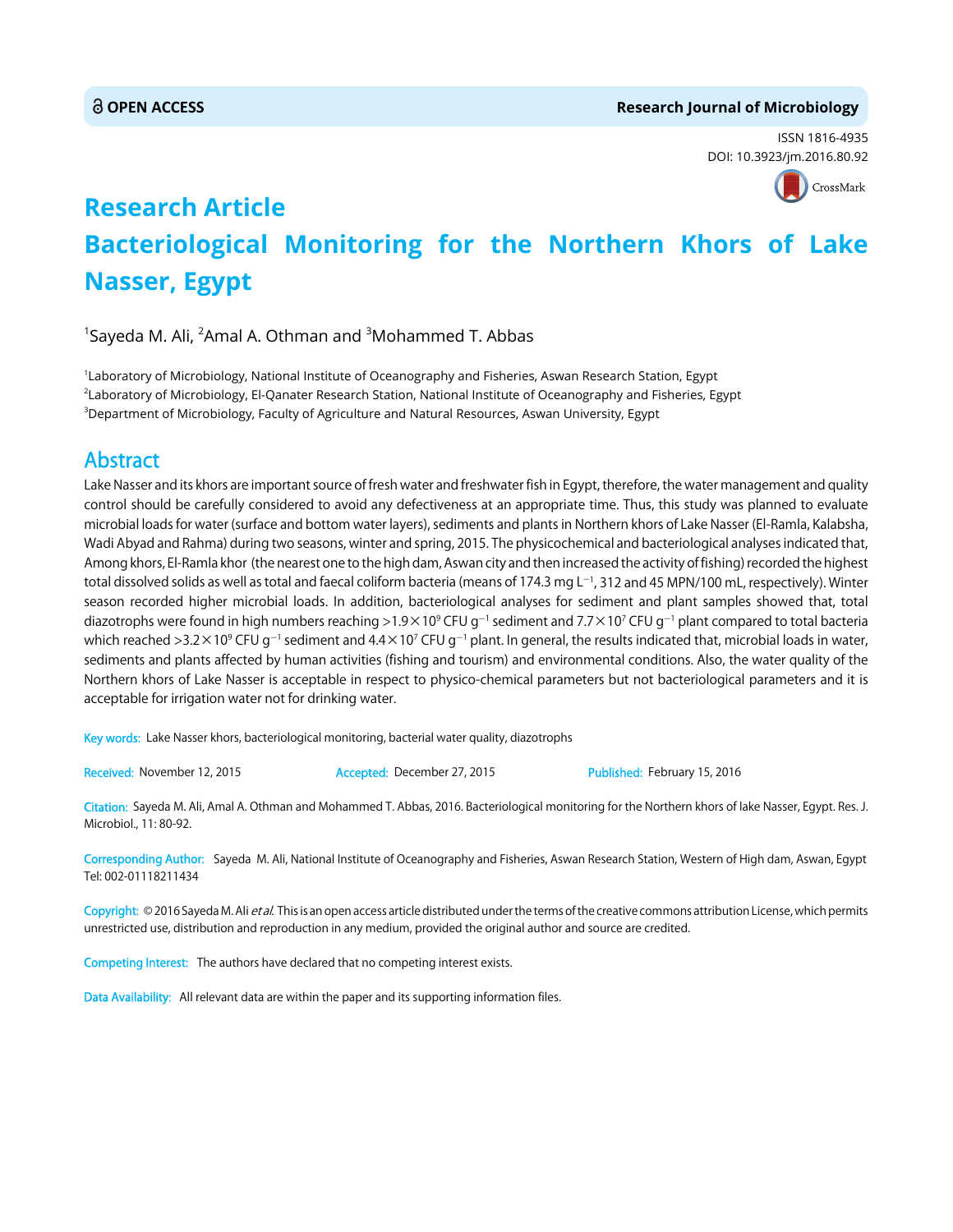# INTRODUCTION

Lake Nasser represents the main source of the Egyptian freshwater budget (95%) and has a number of side extensions known as khors (side channels). It is representing about 79% of total lake surface and about 55% of total lake volume (Entz, 1973). The total numbers of longer khors reached about 85 khors, 48 of which are on the Eastern side and 37 on the Western side (Heikal, 2010). Among those khors, Kalabsha, El-Allaqi, Tushka, El-Sabakha, Singari, Korosko etc. (Latif, 1984). Khors considered a favourite habitats for fish, so they play a major role for fish productivity (El-Shabrawy and Dumont, 2003). Several studies investigated the morphology and ecology of Lake Nasser (Entz, 1973, 1976; Latif, 1974, 1984; Khalifa et al., 2000; El-Shabrawy, 2014).

Water quality of the Lake Nasser is affected by many factors including water levels, inflows, water circulation, thermal stratification, loadings and sedimentation (Heikal, 2010; El-Shabrawy, 2014). In fact, physico-chemical analyses give some information on water quality in aquatic system, such as temperature, pH, dissolved oxygen, turbidity, conductivity, biochemical oxygen demand, chemical oxygen demand, forms of nitrogen, forms of phosphorus, heavy metals etc. Although, several studies investigated physical and chemical properties of Lake Nasser (Latif and Elewa, 1977; Latif et al., 1989; Goher and Ali, 2009), still little informations on bacteriological properties of Lake Nasser are available (Rabeh et al., 1999; Rabeh, 2001, 2003). Bacteriological analysis is very important to evaluate the quality of water, e.g., higher level of bacterial indicators of faecal pollution is directly propositional to faecal contamination and raise the risk of water borne diseases (Shridhar, 2012). Besides, faecal coliform counts were used in water quality index calculations (Ott, 1987), which classified water quality to five categories (very poor, poor, medium, good and excellent). As well as, some physico-chemical parameters with chlorophyll a were used in trophic state index calculations (Carlson, 1977), which gives information about productivity (low, moderate and high productivity). Moreover, in aquatic environments, the biological nitrogen fixation (biochemical process) occurred by free-living  $N_2$  fixing bacteria (cyanobacteria, Azotobacter and Clostridium) is necessary for availability of nitrogenous compounds for other living organisms, where diazotrophic bacteria release growth factors (Fukami et al., 1997), beneficial for fauna and flora in aquatic environments and thus increase water productivity and consequently increase the production of fish. Also, diazotroph used successfully as probiotic for fish (Ali et al.,

2011) and used as waste bioremediators (Ali, 2014; Ali et al., 2012). Therefore, diazotrophs protect aquatic environments from pollution and generate value-added products.

The main aim of this present study is to estimate the microbial loads of water (surface and bottom water layers) in the northern Lake Nasser khors (El-Ramla, Kalabsha, Wadi Abyad and Rahma) and to estimate autochthonous and diazotroph microbial loads in sediments and plants collected from these khors.

# MATERIALS AND METHODS

**Study area:** Four khors in the northern part of Lake Nasser were selected, El-Ramla and Kalabsha located in the western side of Lake Nasser and Rahma and Wadi Abyad located in the eastern side (Fig. 1 and Table 1). For each khor, three sites were selected, in the entrance of khor, in the beginning of khor and its end.

# Sampling

Water samples: Water samples were collected representing surface and bottom water layers using 500 mL sterile bottles for bacteriological analyses. Water samples were collected during winter (January) and spring (May), 2015 to monitor microbiological characteristics of waters.

Sediment samples: Sediment samples were collected using Ekman grab from each khors during winter and spring, 2015 to estimate microbial content, autochthonous (total and spore-forming bacteria) and diazotrophs (total and spore-formers).

Plant samples: Plant samples were collected manually from each khors during winter and spring to enumerate total and spore-forming bacteria as well as total and spore-forming diazotrophs. Myriophyllum spicatum represents the aquatic plant collected.

# Analyses In situ measurements:

- Transparency was measured by a black-white Secchi-disc
- Electrical conductivity, total dissolved solids and hydrogen ion concentration were measured *in situ* using Martini instruments Mi 805
- Dissolved Oxygen (DO) and temperature were measured by Trans Instruments HD 3030 (APHA., 1995)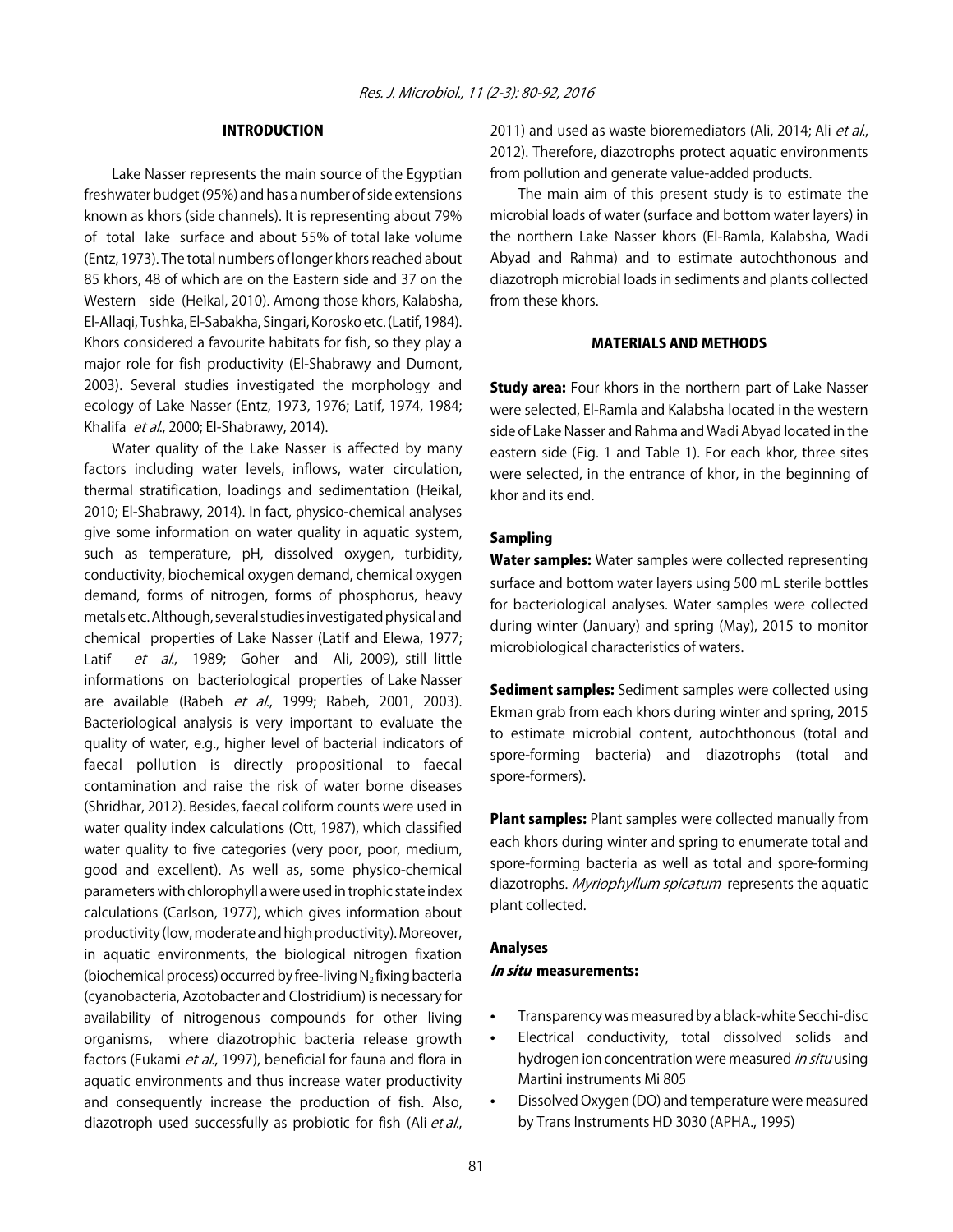1 2 3 Khor Kalabsha Khor El-Ramla High Dam  $\sum_{1}$ 3 3 3 2 2 Khor Wadi Abyad 1, 23.0 km Khor Rahma

Res. J. Microbiol., 11 (2-3): 80-92, 2016

Fig. 1: Location map of the Northern khors of Lake Nasser, 1: Entrance of khor, 2: Beginning of khor and 3: Ending of khor

|            |                        |                    |                                             |                | GPS data      |               |
|------------|------------------------|--------------------|---------------------------------------------|----------------|---------------|---------------|
| Khor name  | Distance from H.D (km) | Direction position | Surface area km <sup>2</sup> at 180 m level | Sample station | Latitude      | Longitude     |
| El-Ramla   | 10                     | West side          | 101.2                                       | S1             | 23°52'9.66"N  | 32°50'59.26"E |
|            |                        |                    |                                             | S <sub>2</sub> | 23°52'43.43"N | 32°49'24.87"E |
|            |                        |                    |                                             | S <sub>3</sub> | 23°54'4.03"N  | 32°46'48.03"E |
| Kalabsha   | 50                     | West side          | 620.0                                       | S <sub>1</sub> | 23°32'40.20"N | 32°50'48.23"E |
|            |                        |                    |                                             | S <sub>2</sub> | 23°33'25.79"N | 32°46'21.75"E |
|            |                        |                    |                                             | S <sub>3</sub> | 23°37'2.57"N  | 32°41'2.31"E  |
| Rahma      | 55                     | East side          | 95.2                                        | S1             | 23°31'56.04"N | 32°54'8.00"E  |
|            |                        |                    |                                             | S <sub>2</sub> | 23°31'45.58"N | 32°56'14.33"E |
|            |                        |                    |                                             | S <sub>3</sub> | 23°30'33.78"N | 32°56'41.34"E |
| Wadi Abyad | 70                     | East side          | 48.7                                        | S <sub>1</sub> | 23°21'56.30"N | 32°57'50.96"E |
|            |                        |                    |                                             | S <sub>2</sub> | 23°22'37.13"N | 32°59'14.03"E |
|            |                        |                    |                                             | S <sub>3</sub> | 23°23'49.02"N | 32°58'29.31"E |

| Table 1: Description of the sampling station and GPS data of Nortnern khors of Lake Nasser |  |
|--------------------------------------------------------------------------------------------|--|
|--------------------------------------------------------------------------------------------|--|

S1: Entrance of khor, S2: Beginning of khor, S3: Ending of khor

# Laboratory measurements Bacteriological analyses:

- Autochthonous and allochthonous bacteria: The pour plate technique and the plate count agar (APHA., 1995) were used for the enumeration of total bacterial counts at both 22 and  $37^{\circ}$ C incubation temperatures (autochthonous and allochthonous, respectively)
- Total thermophilic bacteria: Agar plates of total thermophilic bacteria were incubated at 55°C (APHA., 1995)
- Total spore-forming bacteria: Water samples and successive dilutions were pasteurized, for 15 min at 80 $\degree$ C, prior to plating using plate count agar and incubation at 30°C (APHA., 1995)
- Bacterial indicators of pollution: Bacterial indicators of pollution included counting of total and faecal coliforms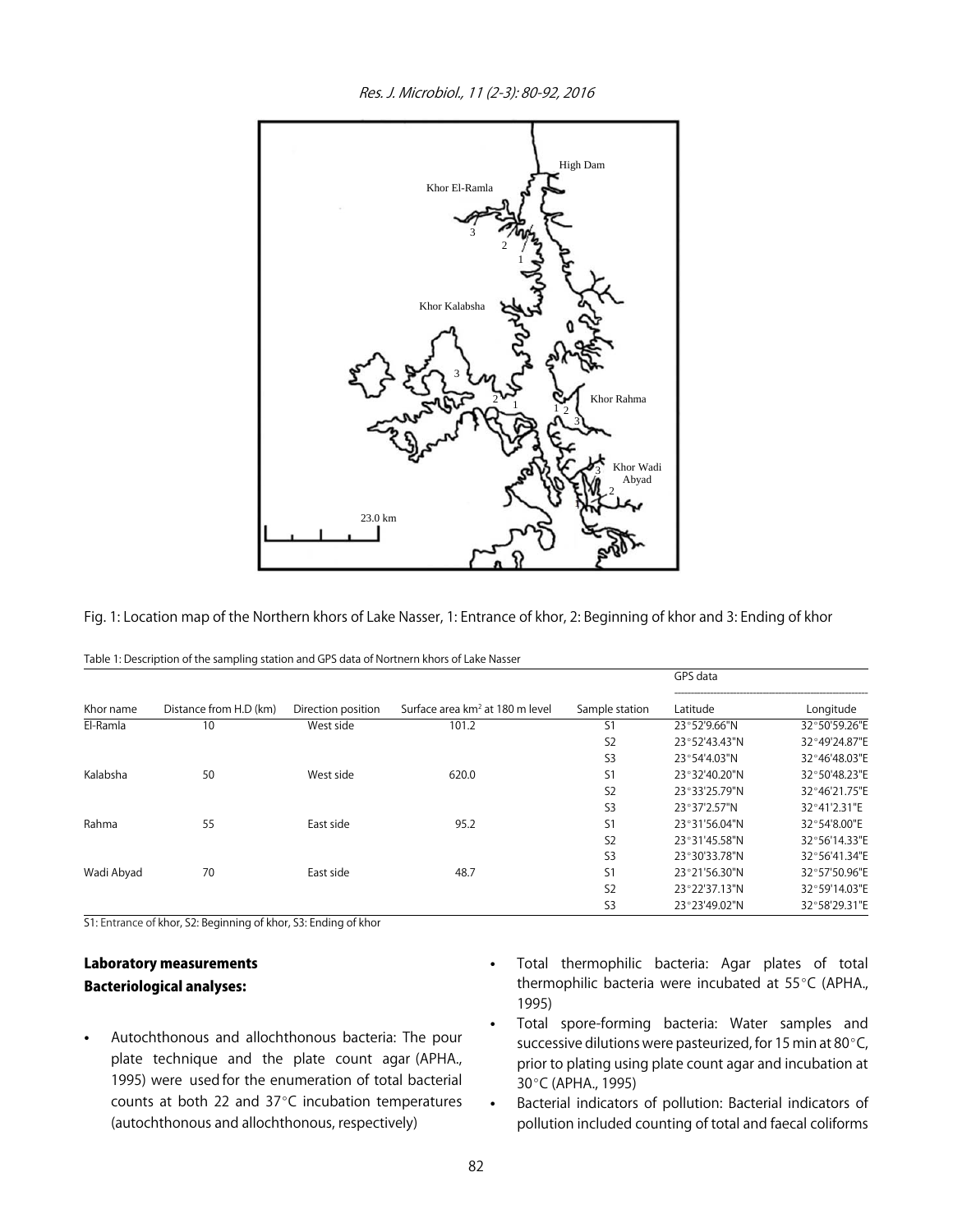using MacConkey broth and faecal streptococci using azide-dextrose broth media (Eaton and Franson, 2005)

- Total diazotrophs were counted using the surface inoculated plate method and N-deficient combined carbon sources agar medium, CCM (Hegazi et al., 1998)
- Spore-forming diazotrophs: Water samples and successive dilutions were pasteurized, for 15 min at 80 $^{\circ}$ C, prior to plating using CCM agar medium and incubation at  $30^{\circ}$ C (Hegazi et al., 1998)

**Statistical analysis:** Data obtained were statistically analyzed using STATISTICA 10 (StatSoft, Inc., Tulsa, USA). Analysis of variance (ANOVA) was used to examine the independent effects as well as possible interactions.

# RESULTS

Water physico-chemical analyses: Physico-chemical results for surface and bottom water samples during winter and spring seasons are presented in Table 2 and 3, respectively.

Water temperature showed a noticeable variation during winter and spring, where lowest values were recorded during winter (means of 20.6 $\degree$ C) while highest values were recorded during spring (means of  $28.8^{\circ}$ C). In addition, there were no higher differences between khors temperature during the same season. El-Ramla khor recorded the highest temperature especially during spring (means of  $31.17^{\circ}$ C), entrance khors recorded lower temperatures than inside Khors.

Electrical Conductivity (EC) ranged from 267-289  $\mu$ S cm<sup>-1</sup> during winter and from 223-271  $\mu$ S cm<sup>-1</sup> during spring (Table 2 and 3). Kalabsha khor recorded higher EC estimates during winter season (means of 277  $\mu$ S cm<sup>-1</sup>), while El-Ramla khor recorded higher EC during spring season (256  $\mu$ S cm<sup>-1</sup>).

Total Dissolved Solids (TDS) fluctuated between 173-186 mg  $L^{-1}$  during winter, while during spring the range was 146-193 mg L<sup>-1</sup> (Table 1 and 3). In general, highest TDS values were recorded at winter (means of 178 mg  $L^{-1}$ ) compared to spring (159 mg L $^{-1}$ ). Among khors, El-Ramla khor recorded the highest TDS (means of 180 and 168 mg  $L^{-1}$  at winter and spring, respectively). In general, bottom layers recorded higher TDS in all khors studied except El-Ramla khor.

Highest values for transparency were recorded in khor Kalabsha (5.7 and 3.3 m at winter and spring, respectively). In general, highest values were recorded during winter (means of 4.1 m), while low values were detected during spring (means of 2.9 m) (Table 2 and 3).

The pH ranged between 7.9-9.0, in the alkaline side (Table 2 and 3). The result of pH values showed no higher differences among khors (means of 8.3, 8.4, 8.6 and 8.4 for El-Ramla, Kalabsha, Rahma and Wadi Abyad, respectively) and among seasons (means of 8.3 and 8.5 at winter and spring, respectively). In general, Rahma khor recorded the highest values in spring season (8.9).

High levels of DO were recorded during winter  $(7.3-10.4 \text{ mg L}^{-1})$ , while less values were scored during spring  $(4.0$ -8.9 mg L<sup>-1</sup>). Among khors, Kalabsha khor recorded the highest DO (means of 9.1 and 7.5 mg  $L^{-1}$  at winter and spring, respectively). The minimum DO values were observed near bottom sites of khors, particulate during spring season (means of 6.2 mg  $L^{-1}$ ).

Water bacteriological analyses: The results of bacteriological analyses for surface and bottom water samples during winter and spring seasons are illustrated in Fig. 2, 3 and 4 and varied depending on the seasons, the sites and the level of samples (surface or bottom water layers).

Total bacterial counts either growing at 22 or  $37^{\circ}$ C (autochthonous or allochthonous, respectively) ranged from  $10^{2}-10^{6}$  CFU mL<sup>-1</sup>. In addition, the ratio of total bacteria counts at 22 to  $37^{\circ}$ C ranged from 0.01-6.2. Among khors, Wadi Abyad khor recorded the highest populations either for autochthonous or allochthonous (means 3.3 or  $2.3 \times$  10<sup>4</sup> CFU mL<sup>-1</sup>, respectively). While Rahma khor recorded the lowest populations (means of 1.3 and  $1.0 \times 10^4$  CFU mL<sup>-1</sup> for autochthonous and allochthonous, respectively) (Table 4). In spite of decreased water temperature at winter season, samples recorded the highest microbial load compared to spring season (means of 35.4 and  $2.3 \times 10^3$  CFU mL<sup>-1</sup>, respectively for autochthonous and 21.3 and  $7.3 \times 10^3$  CFU mL<sup>-1</sup>, respectively for allochthonous) (Table 5). Irrespective of khors, seasons and water layers, the means for entrance and ending of khor sites were 2.5, 2.0 and  $1.1 \times 10^4$  CFU mL<sup>-1</sup>, respectively for autochthonous and 1.8, 1.5 and  $1.0 \times 10^4$  CFU mL<sup>-1</sup>, respectively for allochthonous. Bottom water layers were higher than surface water layers (means 3.4  $\times$  10<sup>4</sup> and 3.9  $\times$  10<sup>3</sup> CFU mL $^{-1}$ , respectively for autochthonous and means 2.2 $\times$ 10<sup>4</sup> and 6.9 $\times$ 10<sup>3</sup> CFU mL<sup>-1</sup>, respectively for allochthonous) (Table 5). The highest populations were recorded in the entrance of khor and gradually decreased in the beginning khor and at the khor end either for surface or bottom samples for autochthonous and allochthonous (Table 5).

As expected, higher thermophilic bacteria were recorded in the spring season compared to winter season (means of  $2.5 \times 10^2$  and 1 CFU mL<sup>-1</sup>, respectively) (Table 5). Among khors, Wadi Abyad khor recorded the highest thermophilic bacterial populations either in surface water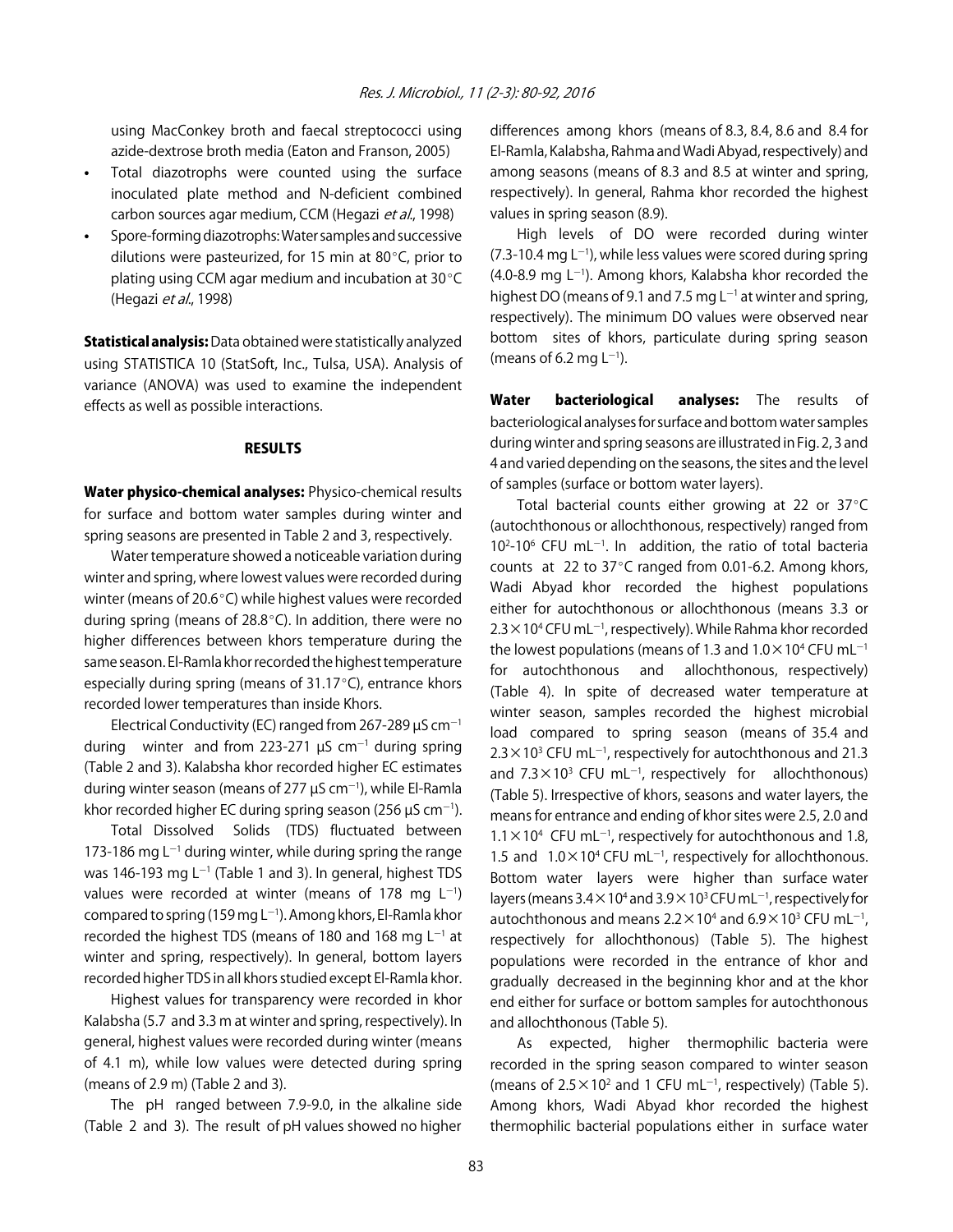| Table 2: Physico-chemical determinations of water samples of northern khors of Lake Nasser during winter, 2015                                                                   |                                          |                                       |                                  |                                           |                            |                           |                            |                         |                               |                              |                                 |                                                 |                            |                                   |                         |                     |                         |                                                                                                                                                  |                              |                                    |                          |                         |                          |                         |                               |                         |                             |                         |
|----------------------------------------------------------------------------------------------------------------------------------------------------------------------------------|------------------------------------------|---------------------------------------|----------------------------------|-------------------------------------------|----------------------------|---------------------------|----------------------------|-------------------------|-------------------------------|------------------------------|---------------------------------|-------------------------------------------------|----------------------------|-----------------------------------|-------------------------|---------------------|-------------------------|--------------------------------------------------------------------------------------------------------------------------------------------------|------------------------------|------------------------------------|--------------------------|-------------------------|--------------------------|-------------------------|-------------------------------|-------------------------|-----------------------------|-------------------------|
|                                                                                                                                                                                  |                                          | Khor name, sites and depth            |                                  |                                           |                            |                           |                            |                         |                               |                              |                                 |                                                 |                            |                                   |                         |                     |                         |                                                                                                                                                  |                              |                                    |                          |                         |                          |                         |                               |                         |                             |                         |
|                                                                                                                                                                                  | El-Ramla                                 |                                       |                                  |                                           |                            |                           | Kalabsha                   |                         |                               |                              |                                 |                                                 |                            |                                   | Wadi Abyad              |                     |                         |                                                                                                                                                  |                              |                                    |                          | Rahma                   |                          |                         |                               |                         |                             |                         |
|                                                                                                                                                                                  | 5                                        | S                                     |                                  | S                                         |                            |                           | 51                         |                         | S                             | S                            |                                 |                                                 |                            | 5                                 |                         | S                   |                         | S                                                                                                                                                |                              |                                    | 5                        |                         | S                        |                         | S                             |                         |                             |                         |
| Parameters                                                                                                                                                                       | $\infty$<br>S                            | S                                     | $\infty$                         | $\infty$<br>S                             |                            | Mean SD                   | S                          | $\infty$                | $\sim$                        | $\sim$<br>$\infty$           | $\infty$                        | Mean                                            | SD                         | $\sim$                            | $\infty$                | S                   | $\infty$                | $\infty$<br>S                                                                                                                                    |                              | SD<br>Mean                         | $\sim$                   | $\infty$                | $\sim$                   | $\infty$                | S                             | $\infty$                | Mean                        | SD                      |
| Temp. (°C)<br>rans. (m)                                                                                                                                                          | 21.2<br>4.50                             | 3.90<br>18.2                          | 19.7                             | 23.2<br>3.70                              | 4.03<br>19.6               | 2.12<br>20.90             | 0.42 5.5                   | 19.9                    | 21.2<br>5.8                   | 19.4                         | 21.0<br>5.8                     | 20.25<br>18.9                                   | 0.99<br>0.17               | 21.5<br>2.80                      | 19.4                    | 22.0<br>2.80        | 19.7                    | 23.2<br>2.50                                                                                                                                     | 19.0                         | 1.68<br>0.17<br>20.80<br>2.70      | 22.9<br>3.80             | 19.2                    | 20.2<br>3.80             | 18.9                    | 21.5<br>4.40                  | <u>i 61</u>             | 20.30<br>4.00               | <u>ଗ୍</u>               |
| $EC$ ( $\mu s$ cm <sup>-1</sup> )                                                                                                                                                | 276 276                                  | 278                                   | 277                              | 269                                       | 275<br>278                 |                           | 3.39 274                   | 271                     | 289                           |                              | 274                             | 277<br>280                                      | 6.57                       | 267                               | 268                     | 267                 | 268                     | 268<br>271                                                                                                                                       | 268                          | 1.47                               | 275                      | 275                     | 275                      | 275                     | 270                           | 278                     | 274                         | 0.35<br>2.58            |
| $TDS$ (mg $L^{-1}$ )                                                                                                                                                             | 179 179<br>8.22 8.25 1                   | $\overline{181}$                      | 179                              | 176                                       | 180<br>186                 |                           | 3.35 178                   | 177                     | 178                           | 274<br>179<br>8.22           | 179                             | 178<br>179<br>8.36                              | 0.82                       | 176                               | 173                     | 176<br>8.56         | $\frac{173}{8.08}$      | 177                                                                                                                                              | 176                          | $1.72$<br>0.22<br>175              | 180                      | 179                     | 180                      | 179                     | $\frac{178}{8.20}$            | 180                     | 179                         | 82<br>0.22              |
|                                                                                                                                                                                  |                                          |                                       |                                  | 8.51                                      |                            |                           | 0.20 8.40                  | 8.37                    | 8.13                          |                              | 8.35                            | 8.31                                            | 0.11                       | 8.56                              | 8.08                    |                     |                         | 8.23<br>8.44                                                                                                                                     |                              |                                    | 8.58                     | 8.28                    |                          | 8.58 8.28               |                               | 8.02                    |                             |                         |
|                                                                                                                                                                                  |                                          |                                       |                                  |                                           |                            |                           |                            |                         |                               |                              |                                 |                                                 |                            |                                   |                         |                     |                         |                                                                                                                                                  |                              |                                    |                          |                         |                          |                         |                               |                         |                             |                         |
| Table 3: Physico-chemical determinations of water samples of nor                                                                                                                 |                                          |                                       |                                  |                                           |                            |                           |                            |                         |                               |                              |                                 | rthern khors of Lake Nasser during spring, 2015 |                            |                                   |                         |                     |                         |                                                                                                                                                  |                              |                                    |                          |                         |                          |                         |                               |                         |                             |                         |
|                                                                                                                                                                                  |                                          | Khor name, sites and depth            |                                  |                                           |                            |                           |                            |                         |                               |                              |                                 |                                                 |                            |                                   |                         |                     |                         |                                                                                                                                                  |                              |                                    |                          |                         |                          |                         |                               |                         |                             |                         |
|                                                                                                                                                                                  | El-Ramla                                 |                                       |                                  |                                           |                            |                           | Kalabsha                   |                         |                               |                              |                                 |                                                 |                            |                                   | Wadi Abyad              |                     |                         |                                                                                                                                                  |                              |                                    |                          | Rahma                   |                          |                         |                               |                         |                             |                         |
|                                                                                                                                                                                  | 5                                        | S                                     |                                  | S                                         |                            |                           | 5                          |                         | S                             | S                            |                                 |                                                 |                            | 5                                 |                         | S                   |                         | S                                                                                                                                                |                              |                                    | ದ                        |                         | S                        |                         | S                             |                         |                             |                         |
| $EC$ ( $\mu$ s cm $^{-1}$ )<br>Parameters<br>Transp. (m)<br>Temp. (°C)                                                                                                           | 271 260<br>$\infty$<br>34.5<br>2.90<br>S | 34.8<br>2.90<br>247<br>$\sim$<br>26.5 | 31.5<br>248<br>$\mathbf{\Omega}$ | $\infty$<br>33.7<br>2.80<br>252<br>$\sim$ | 2.87<br>256<br>26.0<br>261 | 31.17 3.98 32.<br>Mean SD | 9.2 230<br>$0.06$ 3.2<br>S | 25.0<br>255<br>$\infty$ | 28.5<br>3.20<br>232<br>$\sim$ | S<br>27.2<br>223<br>$\infty$ | $\infty$<br>27.3<br>3.50<br>228 | Mean<br>235.5<br>27.6<br>3.30<br>245<br>25.7    | 12.05<br>0.17<br>2.5<br>SD | 28.5<br>2.60<br>234<br>$\sqrt{ }$ | 25.7<br>245<br>$\infty$ | 29.0<br>2.70<br>237 | 27.4<br>235<br>$\infty$ | 251<br>$\infty$<br>$\frac{31.0}{ }$<br>243<br>2.90                                                                                               | 27.93<br>2.73<br>241<br>26.0 | 0.15<br>6.65<br>1.99<br>SD<br>Mean | 29.5<br>2.50<br>235<br>S | 26.4<br>250<br>$\infty$ | 33.0<br>2.60<br>235<br>S | 25.0<br>250<br>$\infty$ | 29.5<br>2.90<br>234<br>$\sim$ | 27.6<br>245<br>$\infty$ | Mean<br>28.5<br>242<br>2.67 | $\frac{27}{27}$<br>2.82 |
| $TDS$ (mg $L^{-1}$ )                                                                                                                                                             | 193                                      | $\overline{161}$<br>168               | 161                              | 8.55<br>167                               | 168<br>162                 |                           | 12.3 151                   | 167                     | 150                           | 146<br>8.80                  | 151                             | 154<br>160                                      | 7.78                       | 153                               | 160                     | 154                 | 156                     | 160                                                                                                                                              | 158<br>8.30<br>165           | 4.52<br>0.17                       | 154                      | 160                     | 153                      | 162                     | 9.01<br>152                   | 160                     | 157                         | 431                     |
| 공                                                                                                                                                                                | 8.36 7.90                                | 8.47                                  | 8.56                             |                                           | 8.33<br>8.16               |                           | 0.26 8.76                  | 7.92<br>4.0             | 8.80<br>8.50                  | 8.52                         | 8.30<br>8.80                    | 8.44<br>7.50<br>8.33<br>6.10                    | 2.02<br>0.33               | 8.68<br>8.61                      | 8.33<br>5.2             | 8.60<br>8.45        | 8.50<br>8.50            | 8.30<br>7.70                                                                                                                                     | 8.45<br>7.21<br>4.80         | 1.75                               | 8.97<br>8.5              | 9.00<br>8.0             | 8.95<br>7.08             | 8.53<br>4.70            | 8.30                          | 8.90<br>6.80            | 8.89<br>7.23                | 0.18<br>$\frac{14}{1}$  |
| $\frac{D\Omega(mg L^{-1})}{D(2.52 \text{ A})14}$ 7.52 8.85 7.80 4.73 6.76 1.88 8.8<br>S1: Entrance of khor, S2: Beginning of khor, S3: Ending of khor, S<br>DO: Dissolved oxyger |                                          |                                       |                                  |                                           |                            |                           |                            |                         |                               |                              |                                 |                                                 |                            |                                   |                         |                     |                         | Surface, B: Bottom, SD: Standard deviation, Temp: Temperature, Trans: Transparency, EC: Electrical conductivity, TDS: Total dissolved solids and |                              |                                    |                          |                         |                          |                         |                               |                         |                             |                         |

Res. J. Microbiol., 11 (2-3): 80-92, 2016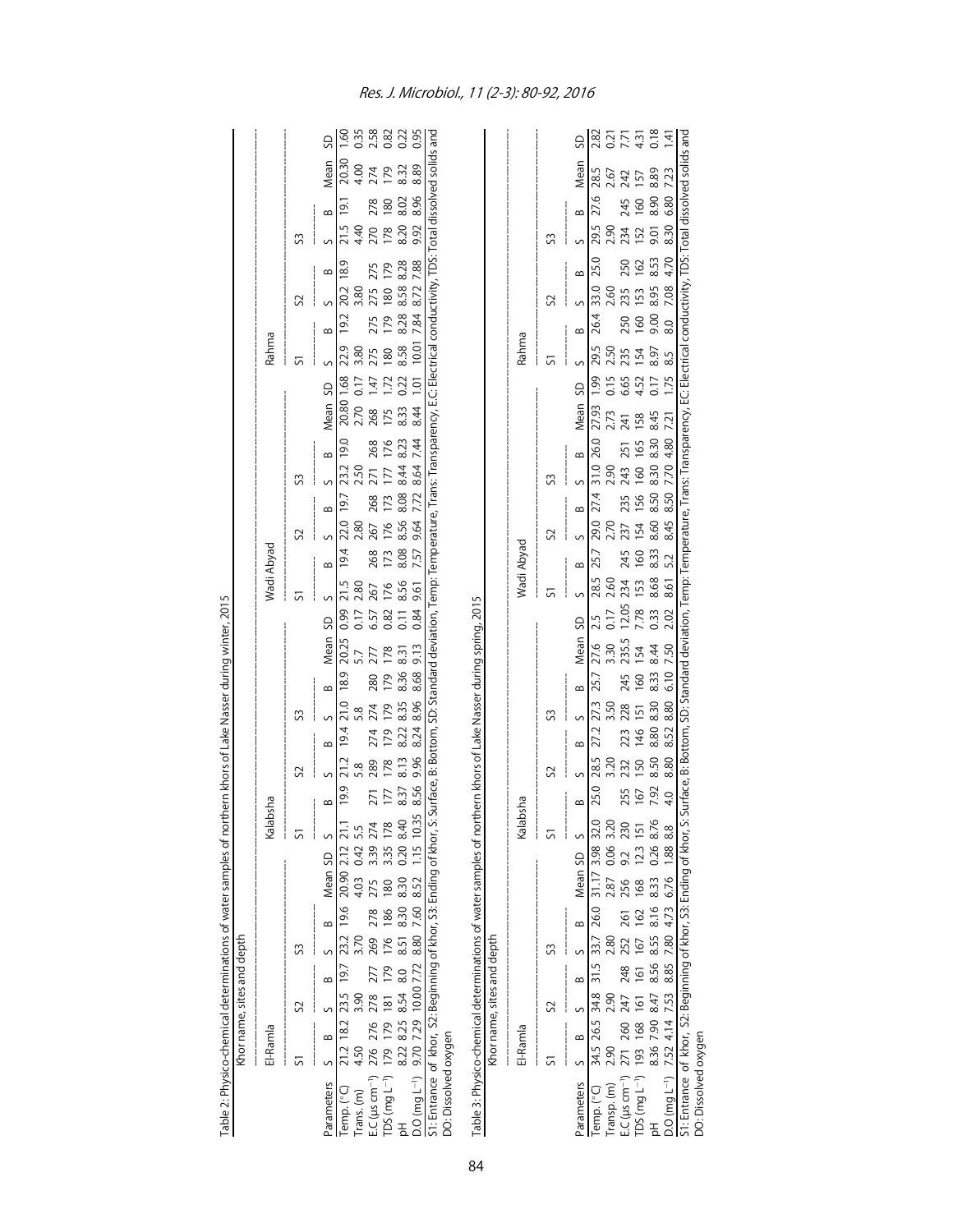

Fig. 2(a-d): Microbial loads (a, b) For surface and (c, d) Bottom water samples in Northern Lake Nasser khors at winter and spring seasons, S1: Entrance of khor, S2: Beginning of khor, S3: Ending of khor and bar whiskers represent SE (Standard error)

Table 4: Statistical analysis (ANOVA analysis) of the bacteria population  $(CFU$  mL $^{-1}$ ) of khors water samples as affected by seasons, sites and depth

| Khors name | TRC22              | TBC37              | <b>TThB</b>      | <b>TSFR</b>     |                  | FC              | Fς              |
|------------|--------------------|--------------------|------------------|-----------------|------------------|-----------------|-----------------|
| El-Ramla   | 14349b             | 13386 <sup>b</sup> | 123 <sup>b</sup> | 30 <sup>c</sup> | 312a             | 45a             | Зc              |
| Kalabsha   | 14742 <sup>b</sup> | 11249 <sup>c</sup> | 106 <sup>b</sup> | 38 <sup>c</sup> | 217c             | 16٬             | $4^a$           |
| Rahma      | 12898b             | 10035 <sup>d</sup> | 55 <sup>c</sup>  | 76 <sup>b</sup> | 256 <sup>b</sup> | 34 <sup>b</sup> | 4 <sup>ab</sup> |
| Wadi abyad | 33466 <sup>a</sup> | $22600^{\circ}$    | 224a             | 111a            | 48 <sup>d</sup>  | 11 <sup>d</sup> | ⊿b              |

Means followed by the same letter are not significantly different (p>0.05), TBC22: Total bacterial counts at 22 $^{\circ}$ C, TBC37: Total bacterial counts at 37 $^{\circ}$ C, TthB: Total thermophilic bacteria, TSFB: Total spore forming bacteria, TC: Total califorms, FC: Faecal coliforms, FS: Faecal streptococci

layers (means of 188 CFU mL $^{-1}$ ) or in bottom water layers  $(260 \text{ CFU} \text{ mL}^{-1})$  (Table 5). Irrespective of khors, seasons and water layers, beginning of khor recorded highest thermophilic bacteria count either in surface and bottom water layers (means 123 and 180 CFU mL $^{-1}$ , respectively) (Table 5).

Numbers of spore-forming bacteria were minimal compared to thermophilic bacteria. In general, the highest spore-forming bacterial number was recorded in Eastern khors (Wadi Abyad and Rahma) compared to Western khors (Kalabsha and El-Ramla) (means of 111 and 76, respectively for Eastern khors and 38 and 30 for western khors, respectively) (Table 4). Spore-forming bacteria were higher in surface water layers compared to bottom water layers in the Western khors, while the contrary observations were in the eastern khors (means of 52 and 24, respectively for Kalabsha, means 45 and 14, respectively for El-Ramla, means 53 and 168, respectively for Wadi Abyad and means 55 and 96, respectively for Rahma khor) (Table 5).

Bacterial indicators of pollution (total coliforms, faecal coliforms and faecal streptococci) did present with perceived population (Fig. 4). In general, the indicators of pollution did present with population ranged from >0-1800, >0-350 and >0-15 MPN/100 mL of total coliforms, faecal coliforms and faecal streptococci, respectively. In addition, faecal streptococci was lowest than faecal coliforms; where the ratio of faecal coliforms to faecal streptococci ranged from 0-22 in winter and 0-55 in spring. In general, total and faecal coliforms followed the order: El-Ramla> Rahma>Kalabsha>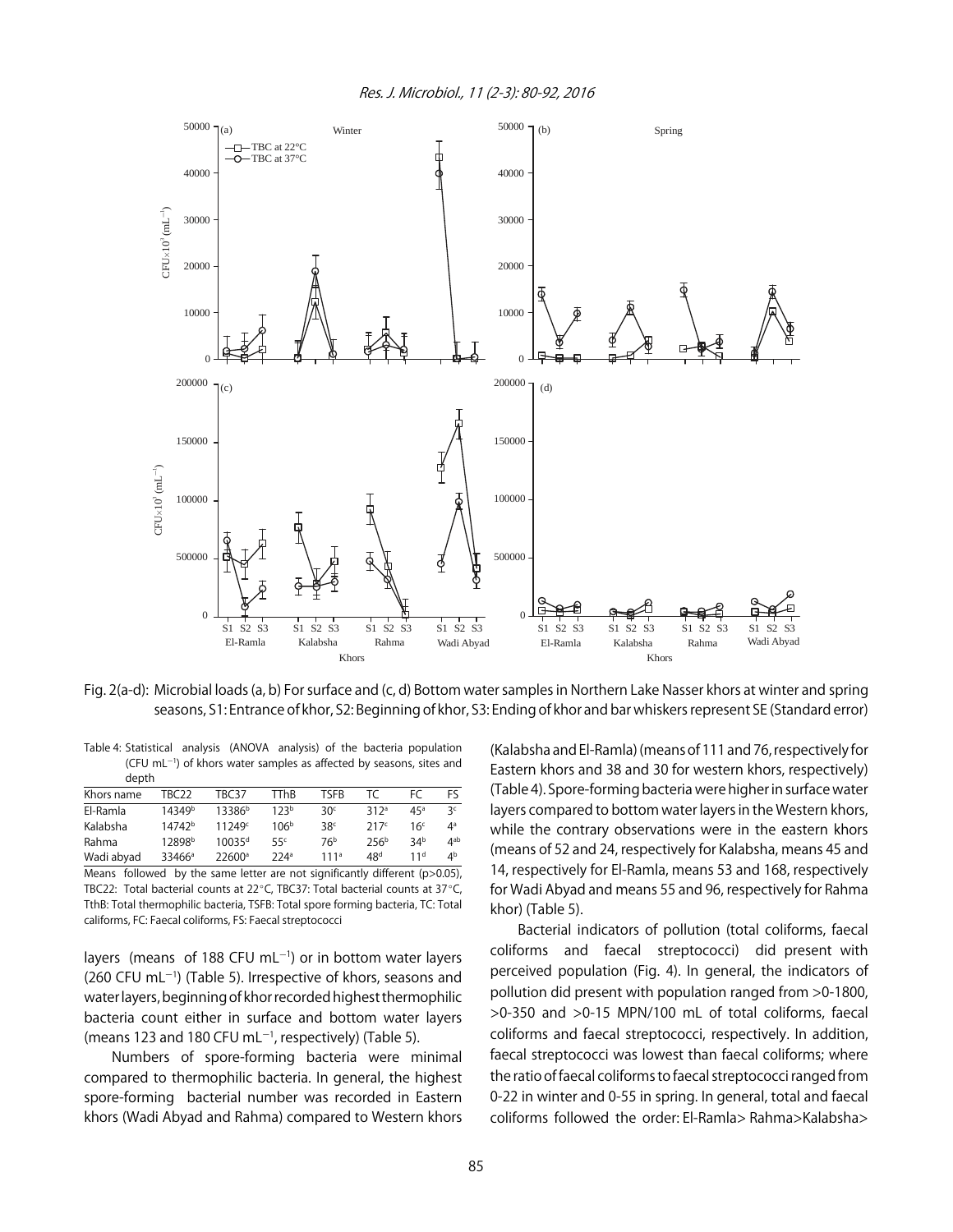

Fig. 3(a-d): (a, b) Spore-forming and (c, d) Thermo-philic bacteria for surface and bottom water samples in Northern Lake Nasser khors at winter and spring seasons, S1: Entrance of khor, S2: Beginning of khor, S3: Ending of khor and bar whiskers represent SE (Standard error)

Wadi Abyad (means of 312, 256, 217 and 48 MPN/100 mL, respectively for total coliforms and 45, 34, 16 and 11 MPN/100 mL, respectively for faecal coliforms (Table 4). Spring season recorded higher total coliforms than winter for all khors studied (Table 5). Faecal coliform numbers were higher in spring seasons in El-Ramla and Rahma khors and higher in winter seasons in Kalabsha and Wadi Abyad khors (Table 5). Bottom water samples recorded higher total coliforms than surface water in all khors studied except Wadi Abyad khor (Table 5). Among khors, Wadi Abyad khor recorded higher total coliforms in the entrance of khor; while other khors recorded higher total coliforms in the ending of khor sites (Fig. 4), where, the means of total coliforms in the entrance, beginning and ending khor sites were 22, 448, 465; 16, 109, 527; 116, 19, 633 and 75, 32, 38 MPN/100 mL for El-Ramla, Kalabsha, Rahma and Wadi Abyad khors, respectively.

Results of sediment bacteriological analyses: Bacterial load (total and sporeforming bacteria as well as total and sporeforming diazotrophs) of sediments obtained from Northern khors in winter and spring seasons are illustrated in Fig. 5.

Total bacterial counts of khors sediment ranged from 5.1  $\times$  10<sup>7</sup> to 3.7  $\times$  10<sup>9</sup> CFU g<sup>-1</sup>, with the higher counts recorded in Rahma khor (mean of  $1.8 \times 10^9$  CFU g<sup>-1</sup>) in winter season, also Rahma and El-Ramla khor (means of 7.4 and  $6.0\times10^8$  CFU g<sup>-1</sup>, respectively) in spring season. While the lowest counts were recorded in El-Ramla khor (means of  $6.1 \times 10^7$  CFU g<sup>-1</sup>) during winter season and Kalabsha Khor in spring season (means of  $2.1 \times 10^8$  CFU g<sup>-1</sup>).

Total sporeforming bacteria ranged from  $<$ 1-1.7 $\times$ 10<sup>7</sup> CFU g<sup>-1</sup> sediment. Higher numbers of sporforming bacteria were recorded in Rahma khor in winter and spring (means of  $9.7 \times 10^6$  and  $2.2 \times 10^4$  CFU g<sup>-1</sup>, respectively).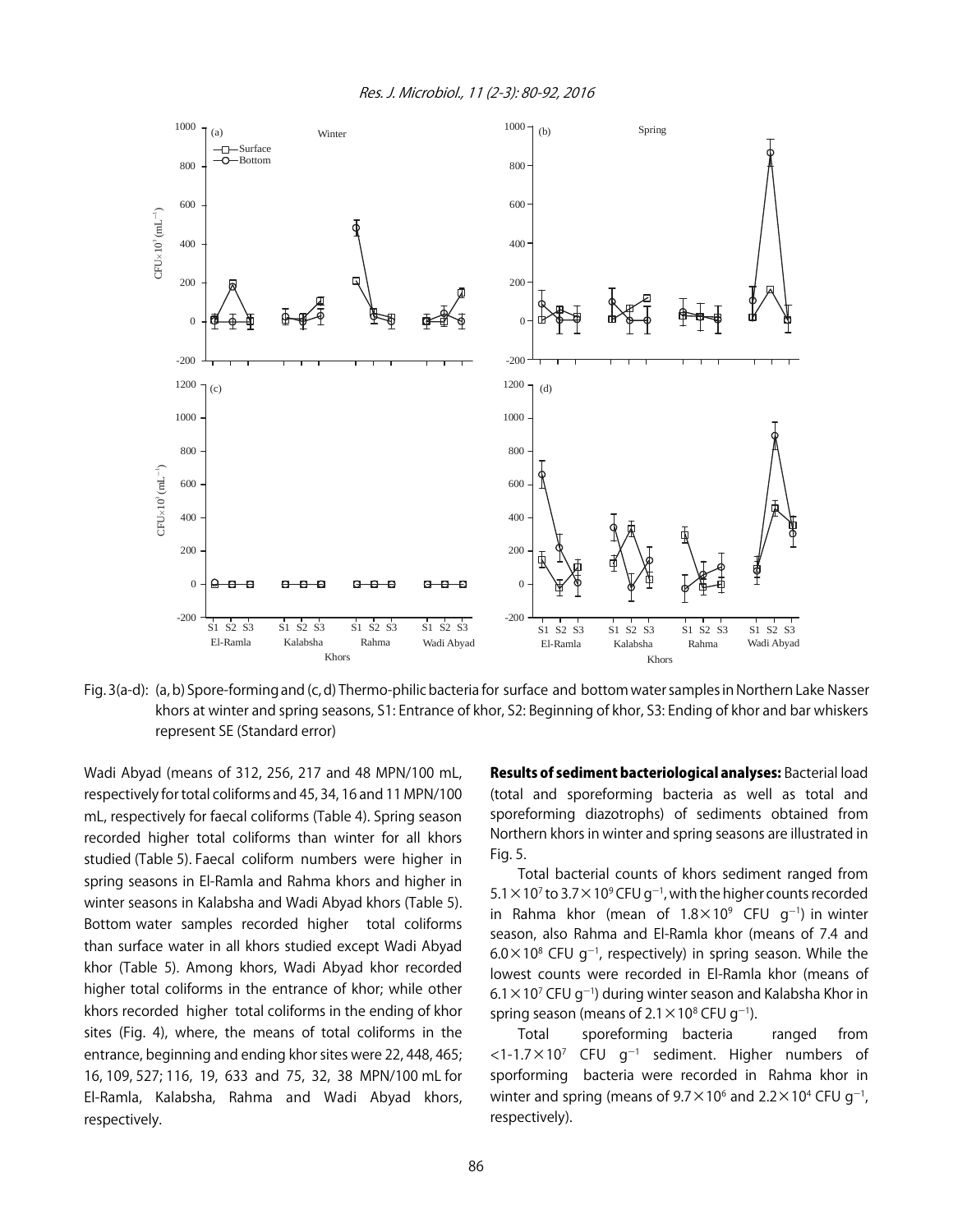

Fig. 4(a-f): Bacterial indicators of pollution (a, b) Total coliform bacteria, (c, d) Faecal coliform and (e, f) Faecal streptococci counts for surface and bottom water samples in northern Lake Nasser khors at winter and spring seasons, S1: Entrance of khor, S2: Beginning of khor, S3: Ending of khor, bar whiskers represent SE (Standard error)

Total diazotrophs count were found in the range of  $6.2 \times 10^6$ -1.9 $\times$ 10<sup>9</sup> CFU g<sup>-1</sup> sediment, while sporforming diazotrophs ranging from <1-2.7 $\times$ 10<sup>7</sup> CFU g<sup>-1</sup> sediment. In general, spring season samples showed higher

diazotrophs than winter ones in all khors studied. The highest diazotrophic bacteria were recorded in Kalabsha khor (means of  $2.2 \times 10^8$  CFU g<sup>-1</sup>) in winter season and El-Ramla Khor (1.0 $\times$ 10<sup>9</sup> CFU g<sup>-1</sup>) in spring season.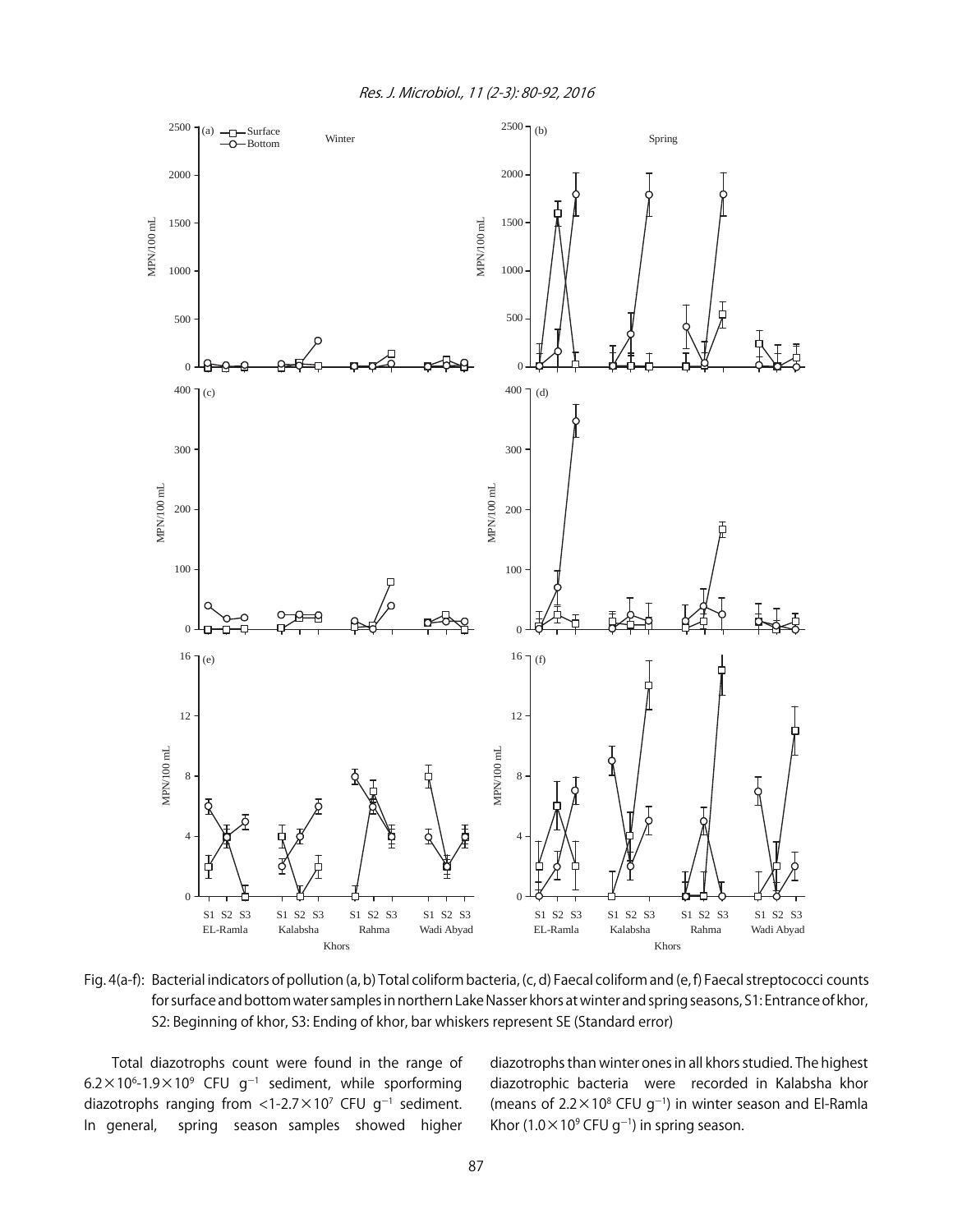Res. J. Microbiol., 11 (2-3): 80-92, 2016



Fig. 5(a-b): Populations of total and sporforming (a) Bacteria and (b) Diazotrophs in sediments for Northern khors of Lake Nasser during winter and spring, 2015, RL<sub>1</sub>: El-Ramla in the beginning of khor, RL<sub>2</sub>: El-Ramla in the ending of khor, RH<sub>1</sub>: Rahma in the beginning of khor, RH<sub>2</sub>: Rahma in the ending of khor, WA<sub>1</sub>: Wadi Abyad in the beginning of khor, WA<sub>2</sub>: Wadi Abyad in the ending of khor, KL<sub>1</sub>: Kalabsha in the beginning of khor and KL<sub>2</sub>: Kalabsha in the ending of Khor

As expected, winter season recorded higher sporforming bacteria for either total or diazotrophs. Sporeforming bacteria represented >40-85 and >48-101% of total bacteria and diazotrophs, respectively.

Results of plants bacteriological analyses: Counts of total and sporeforming bacteria as well as total and sporeforming diazotrophs of Myriophyllum spicatum obtained from Northern khors during winter and spring seasons are illustrated in Fig. 6.

The bacteriological analyses reported total bacterial counts of  $3.0 \times 10^2$ -4.4 $\times 10^7$  CFU g<sup>-1</sup>, spore formers of  $1.3 \times 10^2$ -7.1  $\times$  10<sup>4</sup> CFU g<sup>-1</sup>, total diazotrophs of 2.9  $\times$  10<sup>5</sup>- $7.7\times10^{7}$ CFU g $^{-1}$ spore forming diazotrophs of  $<$ 1-6.1 $\times$ 10<sup>4</sup> CFU g<sup>-1</sup>. In general, spring season recorded higher bacterial and diazotroph loads than winter season in all khors studied except Kalabsha khor. Wadi Abyad khor recorded higher total bacterial and diazotrophs (means of 4.3 and 4.5 $\times$ 10<sup>7</sup> CFU g<sup>-1</sup>, respectively) in spring season. Also, Wadi Abyad khor recorded lower spore formers either for total or diazotroph bacteria (means of 3.4 and  $5.8 \times 10^2$  CFU g<sup>-1</sup>, respectively) in winter season. Rahma khor recorded lower total bacteria counts (means of  $1.1 \times 10^6$  CFU g<sup>-1</sup>) in winter season.

#### **DISCUSSION**

Nowadays with increasing human activities and lessening fresh water resources, the environmental monitoring and control of water pollution should be carefully considered to environmental protection. In Egypt, Lake Nasser considered the main source of fresh water and fresh water fish. Therefore, this study illustrated physico-chemical and bacteriological quality of water, sediments and plants for Northern khors of Lake Nasser.

The results of water analysis revealed that, although the variation in temperatures affect the survival of aquatic organisms; the highest microbial load was recorded in the winter season this may be due to presence of high nutrient level at winter that rises microbial load, this copes with increased Total Dissolved Solids (TDS) and Electric Conductivity (EC) values in the winter season. There are positive correlation between TDS and TBC at  $22^{\circ}$ C, TBC at 37 $\degree$ C (0.33 and 0.29, respectively, n = 48); as well as between EC and TBC at 22 $^{\circ}$ C, TBC at 37 $^{\circ}$ C (0.37 and 0.32, respectively,  $n = 48$ ). In addition, increasing Dissolved Oxygen (DO) during winter increased the biological activity. Moreover, the results demonstrated minimum dissolved oxygen values in the near bottom sites of khors, particulate during spring season;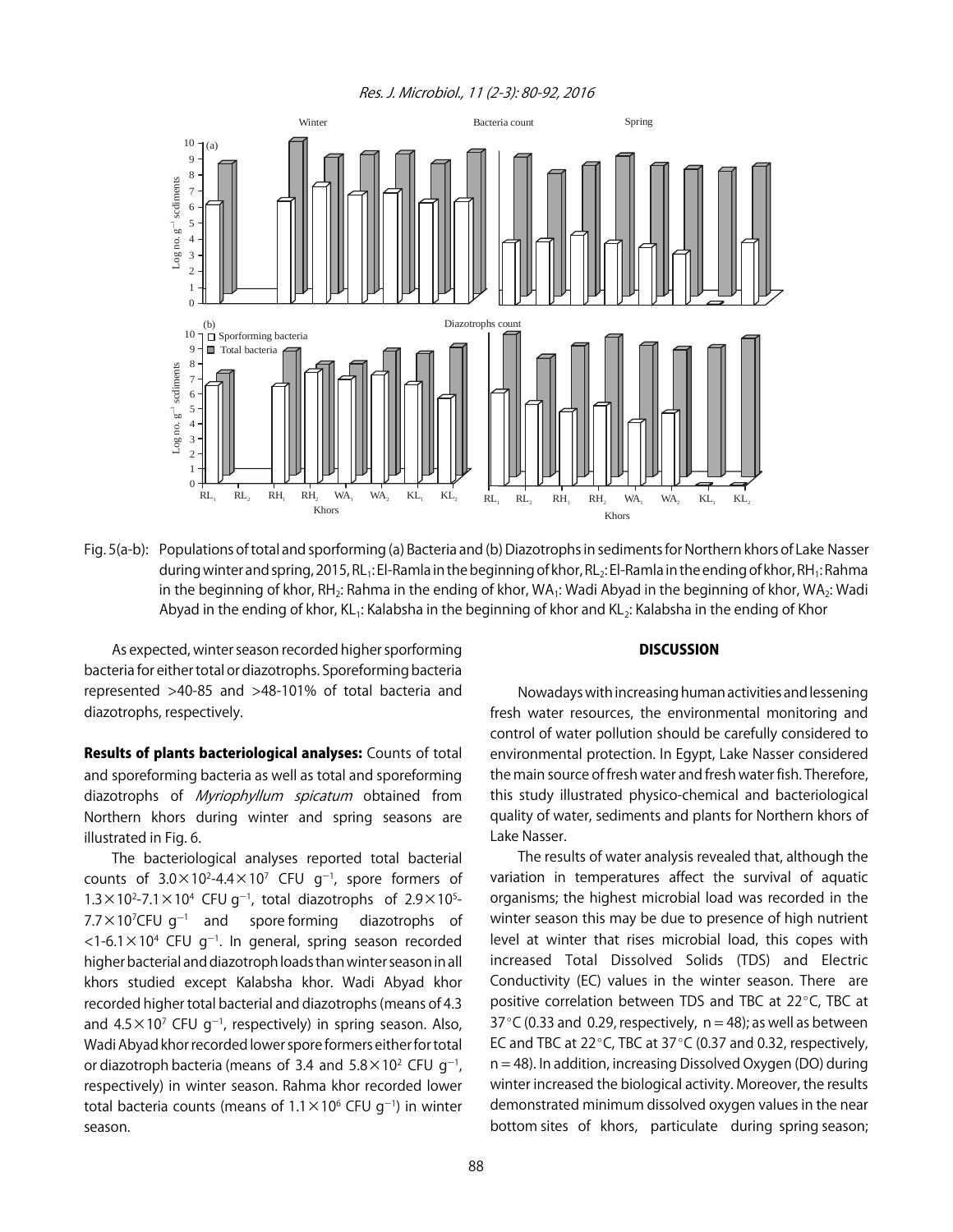#### Res. J. Microbiol., 11 (2-3): 80-92, 2016

Table 5: Statistical analysis (ANOVA analysis) of the bacterial populations at the khors as affected by seasons, winter and spring, 2015 and depth, surface and bottom as well as sites, entrance of khor, beginning of khor and ending of khor with surface and bottom

|                                                                         | TBC22 | TBC37              | <b>TTHB</b>    | <b>TSFB</b> | $\overline{\mathsf{T}}$ C | FC                        | FS             |
|-------------------------------------------------------------------------|-------|--------------------|----------------|-------------|---------------------------|---------------------------|----------------|
|                                                                         |       | $-(CFU mL^{-1})$ - |                |             | -----                     | -(MPN/100 mL)------------ |                |
| Seasons effect, Rao R (21,258) = 95.89, p<0.000                         |       |                    |                |             |                           |                           |                |
| <b>El-Ramla</b>                                                         |       |                    |                |             |                           |                           |                |
| Winter                                                                  | 26896 | 17823              | $\mathbf{1}$   | 33          | 15                        | 13                        | 4              |
| Spring                                                                  | 1803  | 8949               | 244            | 27          | 608                       | 77                        | 3              |
| <b>Kalabsha</b>                                                         |       |                    |                |             |                           |                           |                |
| Winter                                                                  | 27492 | 16968              | $\pmb{0}$      | 31          | 66                        | 20                        | 3              |
| Spring                                                                  | 1992  | 5530               | 212            | 45          | 369                       | 12                        | 6              |
| Rahma                                                                   |       |                    |                |             |                           |                           |                |
| Winter                                                                  | 24247 | 14495              | $\overline{1}$ | 131         | 36                        | 24                        | 5              |
| Spring                                                                  | 1549  | 5576               | 108            | 20          | 475                       | 45                        | 3              |
| Wadi abyad                                                              |       |                    |                |             |                           |                           |                |
| Winter                                                                  | 62905 | 36017              | $\mathbf 0$    | 32          | 27                        | 13                        | 4              |
| Spring                                                                  | 4027  | 9183               | 448            | 190         | 69                        | 9                         | $\overline{4}$ |
| Depth effect, Rao R (21,258) = 65.39, p<0.000                           |       |                    |                |             |                           |                           |                |
| <b>El-Ramla</b>                                                         |       |                    |                |             |                           |                           |                |
| Surface                                                                 | 722   | 6175               | 59             | 45          | 276                       | $\overline{7}$            | 3              |
| Bottom                                                                  | 27977 | 20597              | 187            | 14          | 347                       | 83                        | $\overline{4}$ |
| <b>Kalabsha</b>                                                         |       |                    |                |             |                           |                           |                |
| Surface                                                                 | 3013  | 6309               | 108            | 52          | 19                        | 12                        | 4              |
| Bottom                                                                  | 26471 | 16189              | 104            | 24          | 416                       | 20                        | 5              |
| Rahma                                                                   |       |                    |                |             |                           |                           |                |
| Surface                                                                 | 2398  | 4589               | 69             | 55          | 124                       | 46                        | 4              |
| Bottom                                                                  | 23398 | 15482              | 40             | 96          | 387                       | 23                        | $\overline{4}$ |
| Wadi Abyad                                                              |       |                    |                |             |                           |                           |                |
| Surface                                                                 | 9655  | 10428              | 188            | 53          | 79                        | 11                        | 5              |
| Bottom                                                                  | 57277 | 34773              | 260            | 168         | 17                        | 10                        | 3              |
| Site effects in surface and bottom, Rao R $(14, 180) = 70.70$ , p<0.000 |       |                    |                |             |                           |                           |                |
| <b>S1 (entrance of khor)</b>                                            |       |                    |                |             |                           |                           |                |
| Surface                                                                 | 6302  | 9662               | 110            | 33          | 41                        | $\overline{7}$            | $\overline{2}$ |
| Bottom                                                                  | 44667 | 26673              | 169            | 103         | 74                        | 15                        | 5              |
| S2 (beginning of khor)                                                  |       |                    |                |             |                           |                           |                |
| Surface                                                                 | 4015  | 6951               | 123            | 68          | 223                       | 13                        | 3              |
| Bottom                                                                  | 35593 | 22530              | 180            | 119         | 80                        | 25                        | 3              |
| S3 (ending of khor)                                                     |       |                    |                |             |                           |                           |                |
| Surface                                                                 | 1524  | 4012               | 84             | 52          | 110                       | 38                        | $\overline{7}$ |
| Bottom                                                                  | 21082 | 16077              | 95             | 5           | 721                       | 61                        | $\overline{4}$ |

TBC22: Total bacterial counts at 22°C, TBC37: Total bacterial counts at 37°C, TthB: Total thermophilic bacteria, TSFB: Total spore forming bacteria, TC: Total califorms, FC: Faecal coliforms, FS: Faecal streptococci

this may due to that oxygen content is affected by decomposition of organic matter. These explains the higher microbial load as well as total and faecal coliform bacteria in the bottom water samples compared to surface water samples (Awadallah et al., 1991). In general, differential temperature ratio test between total bacterial counts on 22 and on  $37^{\circ}$ C (authochthonous and allochthonous bacteria, respectively) ranged from 0.01-6.2, compared to the permissible standard of 10:1 according to Ministry of Health (1939), this reflects the pollution of the khors. The similar low ratios were previously recorded for the main channel of Lake Nasser (Elewa and Azazy, 1986; Rabeh, 2001, 2003). In addition, the ratio between faecal coliforms and faecal streptococci ranged from 0-50, this indicates animal and human sources of pollution (Geldreich, 1970). The highest microbial load and counts of indicator bacteria were recorded during winter,

this may be due to tourism between the high Dam and Abu-Simble was increased in winter season, the same observation were recorded with Rabeh (2001, 2003). Among khors, El-Ramla khor recorded the highest total and faecal coliform bacteria compared to other khors this may be due to increased fisheries activities in El-Ramla khor; where, it is the nearest one to the High Dam at Aswan city. In the other hand, the highest bacterial population was recorded in the entrance of lake and gradually decreased in the khor beginning and in the khors end either for surface or bottom samples this may be due to the sedimentation effects and the effects of water level and flood (Mageed and Heikal, 2006).

The results of sediments and plants analysis revealed that, Wadi Abyad khor recorded higher microbial load in tested water and plants samples, where bacteria can sense and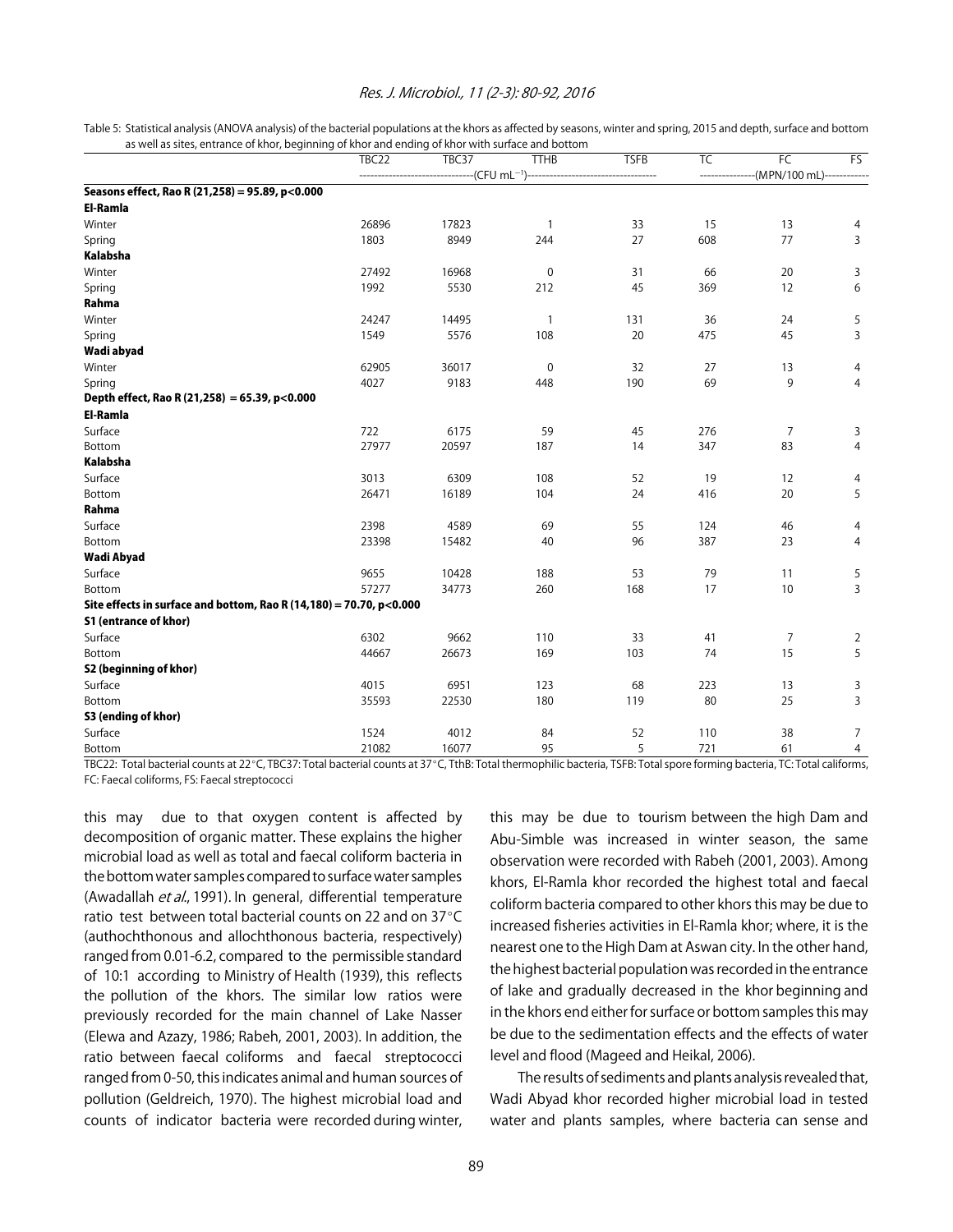Res. J. Microbiol., 11 (2-3): 80-92, 2016



Fig. 6(a-b): Populations of total and sporforming (a) Bacteria and (b) Diazotrophs of plants for northern khors of Lake Nasser during winter and spring 2015, RL<sub>1</sub>: El-Ramla in the beginning of khor, RL<sub>2</sub>: El-Ramla in the ending of khor, RH<sub>1</sub>: Rahma in the beginning of khor, RH<sub>2</sub>: Rahma in the ending of khor, WA<sub>1</sub>: Wadi abyad in the beginning of khor, WA<sub>2</sub>: Wadi Abyad in the ending of khor, KL<sub>1</sub>: Kalabsha in the beginning of khor, KL<sub>2</sub>: Kalabsha in the ending of khor

Table 6: Relating the analyses of the Northern khors of Lake Nasser to the international permissible limits

|                                                           |                                     | Permissible limits                                                  |                      |
|-----------------------------------------------------------|-------------------------------------|---------------------------------------------------------------------|----------------------|
| Parameters                                                | Range                               | Irrigation water                                                    | Drinking water       |
| pH                                                        | 7-8                                 | $6.5 - 8.5$                                                         | $6.5 - 8.5$          |
| Conductivity (d S mL $^{-1}$ )                            | $0.22 - 0.29$                       | $< 0.7 - < 3$                                                       | 0.4 <sup>EC</sup>    |
| Total count 22°C (CFU mL <sup>-1</sup> ) (authochthonous) | $3 \times 10^{1} - 2 \times 10^{5}$ | NA                                                                  | $100^{EC}$           |
| Total count 37°C (CFU mL <sup>-1</sup> ) allochthonous    | $2 \times 10^{2} - 1 \times 10^{5}$ | NA                                                                  | $10^{EC}$            |
| Differential temperature ratio                            | $0.01 - 6.2$                        | <b>NA</b>                                                           | 10.1 <sup>APHA</sup> |
| Total coliforms (MPN/100 mL)                              | $0 - 1100$                          | <b>NA</b>                                                           | $0.10^{\text{WHO}}$  |
| Faecal coliforms (MPN/100 mL)                             | $0 - 75$                            | Unrestricted irrigation( $\leq$ or 10 <sup>3</sup> ) <sup>WHO</sup> | 0                    |

Permissible limits are those provided by FAO for irrigation water (Ayers and Westcot, 1985) and WHO (2006) for drinking water, Superscripted values: EC (1998), ECA1, Level A1 simple physical treatment and disinfection, APHA (1995) and NA: Not available

respond to phytohormones from plants. Also, the plants and sediments results showed that, spring season recorded higher bacterial and diazotroph loads than winter season, especially for plant samples. While winter season recorded higher sporeformers either for total or diazotroph bacteria. Moreover, in some samples counts of sporeforming bacteria represented >70% of total bacteria, this indicates unsuitable environmental conditions, such as, lower temperature in winter or poorer nitrogenous compounds and nutrients. In addition, total diazotrophs were found in high numbers and in some samples comparable with counts of total bacteria. This is may be reflect suitable environmental condition for growth of diazotrophs, where, high organic load and low nitrogen components prompt growth of  $N<sub>2</sub>$ -fixing bacteria. Indeed, diazotrophic bacteria play an important role in aquatic environments, such as, increased the aquatic productivity by increased nitrogenous compounds (nitrogen fixation), release growth factors (Fukami et al., 1997), increased fish probiotic (Ali et al., 2011) and safe disposal of pollutants (Ali et al., 2012; Ali, 2014). In conclusion, the results of physico-chemical and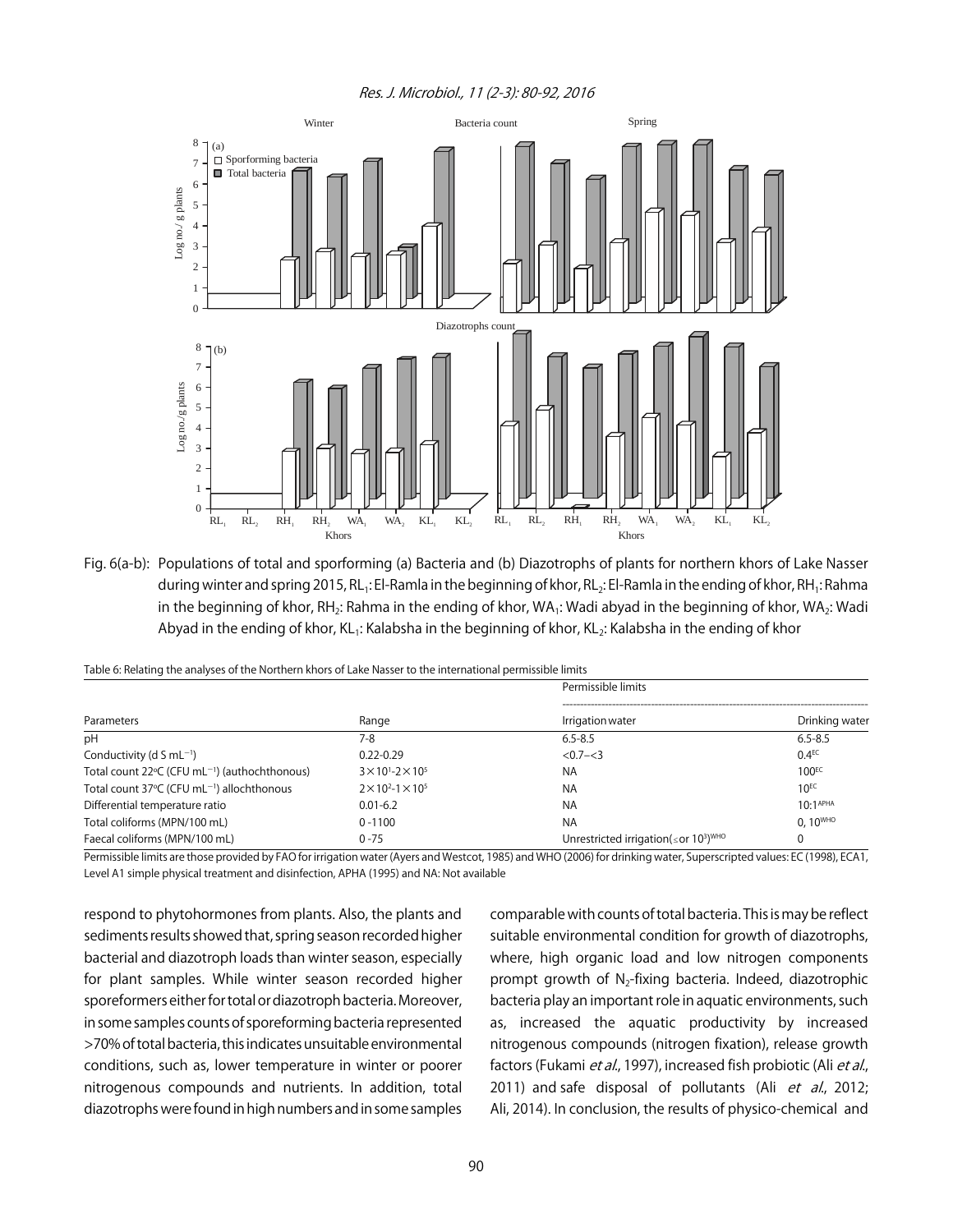bacteriological analyses for Northern khors of Lake Nasser summarized in Table 6 indicate that, water quality of the Northern khors of Lake Nasser are acceptable from physicochemical parameters not point of view bacteriological parameters and it is acceptable for irrigation water not for drinking water.

#### CONCLUSION

In conclusion, the Lake Nasser khors is exposed to pollution, mainly from fisheries and touristic activities. In addition, water quality is respect to physic-chemical but not microbiological parameters. Consequently, the control of water pollution and environmental protection should be carefully considered to avoid any defect at an appropriate time, especially Lake Nasser (main source of fresh water and fresh water fish) and especially nowadays with lessening fresh water resources.

# ACKNOWLEDGMENTS

The authors wish to express their sincere thanks to Mr. Hesham AbdElmonem and the researchers teamwork of the project "Comprehensive study of some aspects of the northern khors of Lake Nasser, Egypt".

#### **REFERENCES**

- APHA., 1995. Standard Methods for the Examination of Water and Wastewater. 2nd Edn., American Public Health Association, USA.
- Ali, S.M., M.I.A. Wafa and W.T. Abbas, 2011. Evaluation of Azotobacter and Azospirillum biofertilizers as a probiotics in Oreochromis niloticus aquaculture. J. Fish. Aquat. Sci., 6: 535-544.
- Ali, S.M., H.S. Nasr and W.T. Abbas, 2012. Enhancement of Chlorella vulgaris growth and bioremediation ability of aquarium wastewater using diazotrophs. Pak. J. Biol. Sci., 15: 775-782.
- Ali, S.M., 2014. Diazotrophic bacteria improve the water quality of qarun lake and El-bats drain. Res. J. Pharmaceut. Biol. Chem. Sci., 5: 867-876.
- Awadallah, R.M., M.E. El-Haty, M.E. Soltan and I.A. Ahmed, 1991. Characterization of the Nile water quality in the zone from Aswan to Giza. Delta J. Sci., 15: 84-104.
- Ayers, R.S. and D.W. Westcot, 1985. Water quality for agriculture. FAO Irrigation Drainage Paper No. 29, Food and Agriculture Organization of the United Nation, Rome, Italy.
- Carlson, R.E., 1977. A trophic state index for lakes. Limnol. Oceanogr., 22: 361-369.
- EC., 1998. Council directive 98/83/EC of 3 November 1998 on the quality of water intended for human consumption. Official J. Eur. Communit., L330: 32-54.
- Eaton, A.D. and M.A.H. Franson, 2005. Standard Methods for the Examination of Water and Wastewater. American Public Health Association, New York, ISBN: 9780875530475, pp: 1193.
- El-Shabrawy, G.M. and H.J. Dumont, 2003. Spatial and seasonal variation of the zooplankton in the coastal zone and main khors of Lake Nasser (Egypt). Hydrobiologia, 491: 119-132.
- El-Shabrawy, G.M., 2014. Ecological Basis for Lake Nasser Ecosystem. Lap Lambert Academic Publishing, Norderstedt, Germany, Pages: 269.
- Elewa, A.A. and M. Azazy, 1986. Comparative studies on microbiological and chemical characteristics of the High Dam Lake within the last ten years. Bull. Natl. Inst. Oceanogr. Fish., 12: 315-322.
- Entz, B.A.G., 1973. Morphometry of lake Nasser. Lake Nasser Development Center, Working Paper No. 2, Aswan, Egypt, pp: 81.
- Entz, B.A.G., 1976. Lake Nasser and Lake Nubia. In: The Nile, Biology of an Ancient River, Rzoska, J. (Ed.). Dr. W Junk B.V. Publishers, The Hague, Netherlands, pp: 271-298.
- Fukami, K., T. Nishijima and Y. Ishida, 1997. Stimulative and inhibitory effects of bacteria on the growth of microalgae. Hydrobiologia, 358: 185-191.
- Geldreich, E.E., 1970. Applying bacteriological parameters to recreational water quality. J. Am. Water Works Assoc., 62: 113-120.
- Goher, M.E. and M.H. Ali, 2009. Monitoring of water quality characteristics and some heavy metals, in water, sediment and macrophytes in main khors of Lake Nasser, Egypt. J. Egypt. Acad. Soc. Environ. Dev., 10: 109-122.
- Hegazi, N.A., M.A. Hamza, A. Osman, S. Ali, M.Z. Sedik and M. Fayez, 1998. Modified Combined Carbon N-Deficient Medium for Isolation, Enumeration and Biomass Production of Diazotrophs. In: Nitrogen Fixation with Non-Legumes, Malik, K.A., M.S. Mirza and J.K. Ladha (Eds.). Kluwer Academic Publishers, London, ISBN-13: 9780792348733, pp: 247-253.
- Heikal, M.T., 2010. Impact of water level fluctuation on water quality and Trophic state of Lake Nasser and its khors, Egypt. Egypt. J. Aquat. Biol. Fish., 14: 75-86.
- Khalifa, U.S., M.Z. Agaypi and H.A. Adam, 2000. The Population Dynamics of Oreochromis niloticus L. and Sarotherodon galilaeus Art. In: Sustainable Fish Production in Lake Nasser: Ecological Basis and Management Policy, Craig, J.F. (Ed.). Vol. 61, ICLARM, Penang, Malaysia, ISBN-13: 9789718020067, pp: 87-90.
- Latif, A.F.A., 1974. Fisheries of Lake Nasser and Lake Nubia. In: Report on a Trip to Lake Nasser and Lake Nubia, Entz, B. and A.F.A. Latif (Eds.). Lake Nasser Development Centre Project, Egypt, pp: 46-137.